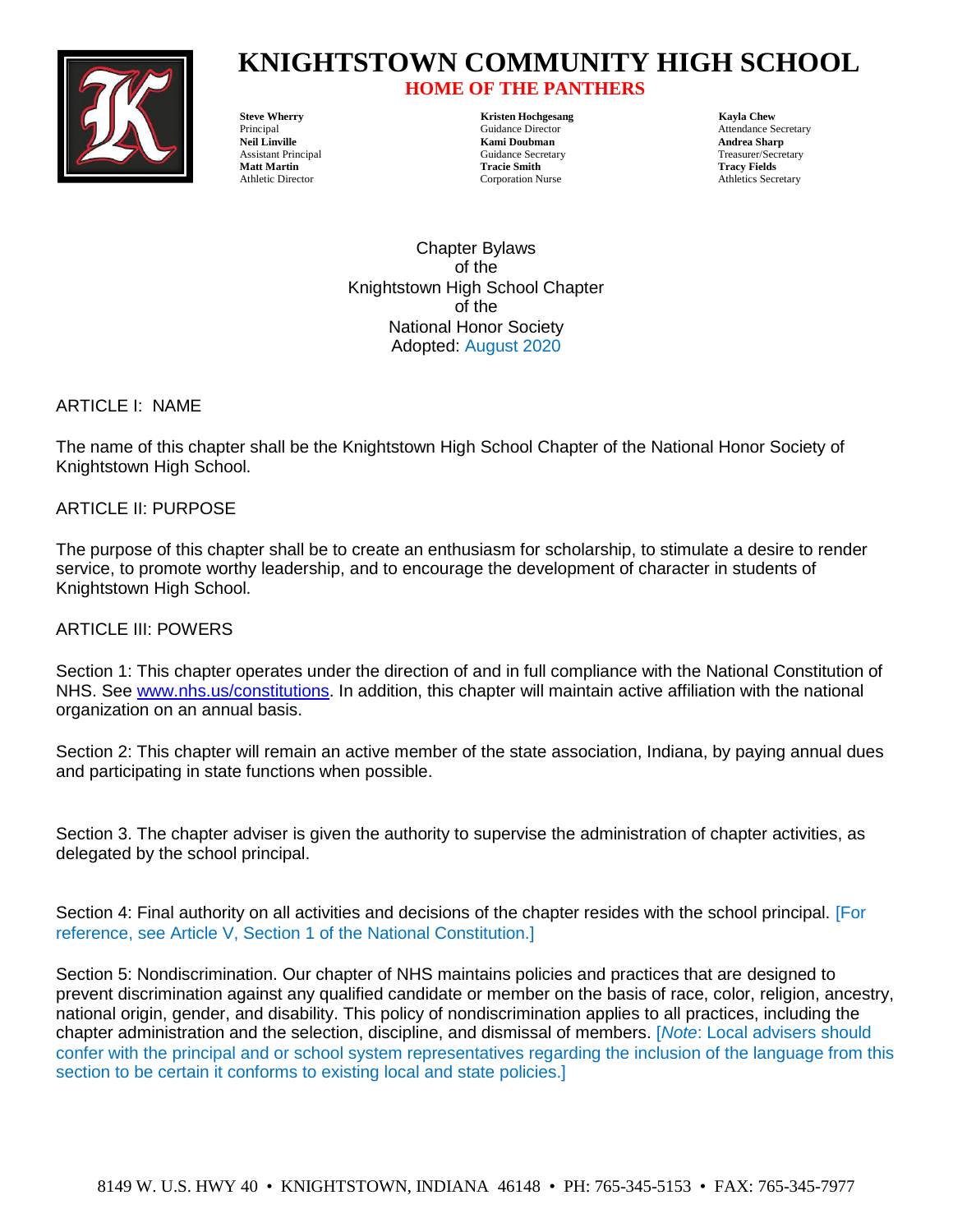

## **HOME OF THE PANTHERS**

**Steve Wherry Example 2018** Steve Wherry Kayla Chew

**Neil Linville Kami Doubman Andrea Sharp** Assistant Principal **Assistant Principal Culture** Guidance Secretary **Treasurer/Secretary** Treasurer/Secretary **Matt Martin Tracie Smith Tracy Fields** Athletic Director Corporation Nurse Athletics Secretary

Principal Cuidance Director Attendance Secretary Attendance Secretary

#### ARTICLE IV: MEMBERSHIP

Section 1. Membership in this chapter is an honor bestowed upon deserving students by the faculty and shall be based on the criteria of scholarship, service, leadership, and character.

Section 2. Membership in this chapter shall be known as active, honorary, and alumni. Active members become alumni members at graduation. Alumni and honorary members have no voice or vote in chapter affairs.

Section 3. Eligibility:

- a. Candidates eligible for selection to this chapter must be members of the junior, or senior class.
- b. To be eligible for selection to membership in this chapter, the candidate must have been enrolled for a period equivalent to one semester at Knightstown High School.
- c. Candidates eligible for election to the chapter shall have a minimum cumulative grade point average of 3.3 on a 4.0 scale.
- d. Upon meeting the grade level, enrollment, and GPA standards, candidates shall then be considered based on their service, leadership, and character.

### ARTICLE V: SELECTION OF MEMBERS

Section 1. The selection of members to this chapter shall be by a majority vote of the faculty council which consists of five faculty members appointed by the principal. The chapter adviser shall be the sixth, nonvoting, *ex officio* member of the faculty council.

Section 2. The selection of active members shall be held once a year during the *first* semester of the school year.

Section 3. Prior to the final selection, the following shall occur:

- a. Students' academic records shall be reviewed to determine scholastic eligibility.
- b. All students who are eligible scholastically (i.e., candidates) shall be notified and asked to complete and submit the candidate information form and application for further consideration.
- **c.** Candidate information form and applications must be fully completed with no part left blank; applications must be typed, must have applicant name printed and signed and parent/guardian name printed and signed in blue or black ink where required; and finally, application must be returned and received by one of the two sponsors on the due date and time requested. No late applications will be considered.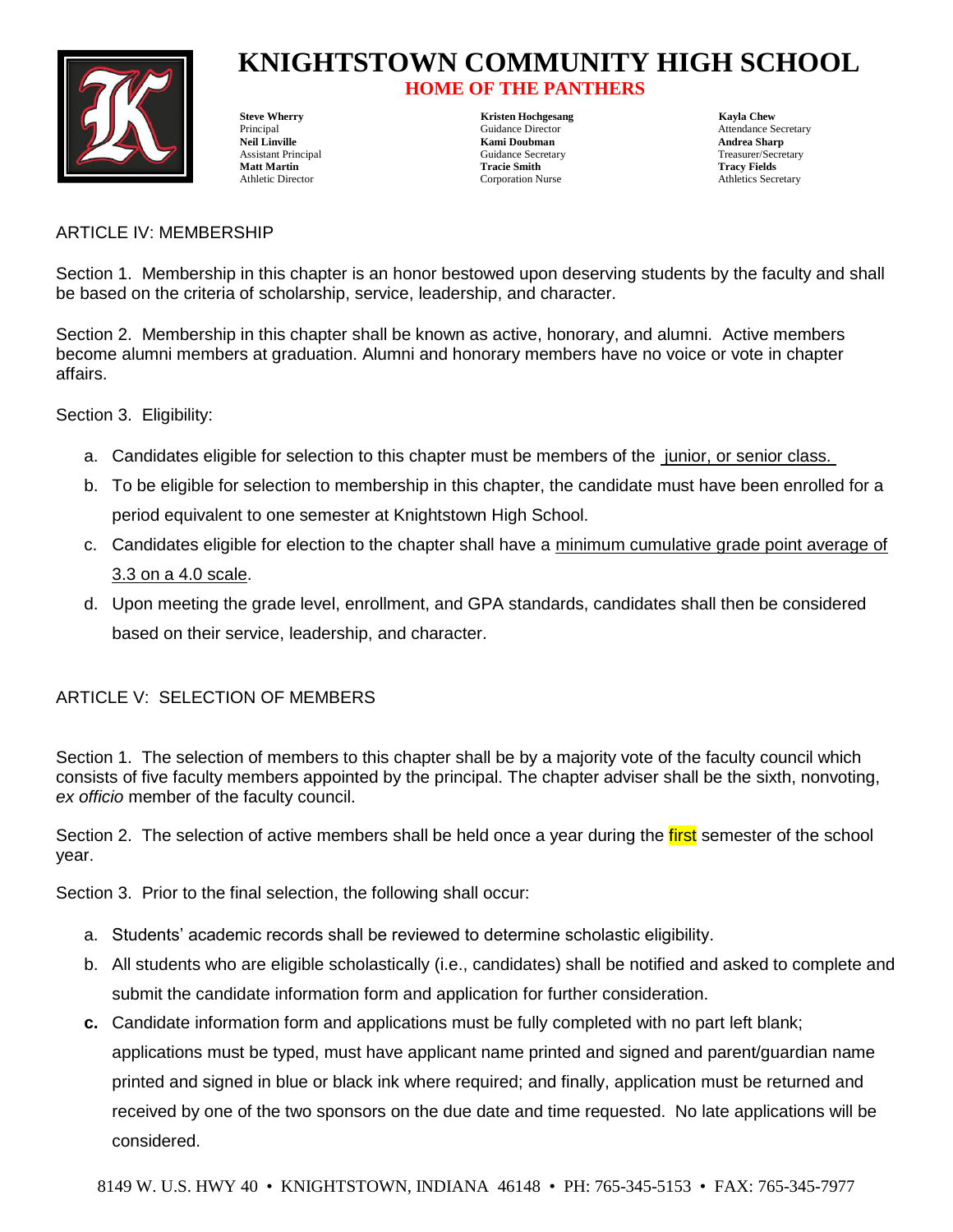

## **HOME OF THE PANTHERS**

**Steve Wherry Chemical Chemical Chemical Chemical Chemical Chemical Chemical Chemical Chemical Chemical Chemical Chemical Chemical Chemical Chemical Chemical Chemical Chemical Chemical Chemical Chemical Chemical Chemical C Kami Doubman Andrea Sharp** Assistant Principal **Assistant Principal Culturer** Guidance Secretary **Treasurer/Secretary** Treasurer/Secretary **Matt Martin Tracie Smith Tracy Fields** Athletic Director Corporation Nurse Athletics Secretary

Principal Cuidance Director Cuidance Director Attendance Secretary<br>
Neil Linville Mami Doubman Andrea Sharn<br>
Andrea Sharn

- d. The faculty shall be requested to evaluate candidates determined to be scholastically eligible using the official input form provided by the chapter adviser.
- e. The faculty council shall review the candidate information forms, faculty input, applications and other relevant information to determine those who fully meet the selection criteria for membership.

Section 4. Candidates become members when inducted at a special ceremony.

Section 5. An active member of the National Honor Society who transfers from this school will be given an official letter indicating the status of his/her membership.

Section 6. An active member of the National Honor Society who transfers to this school will be automatically accepted for membership in this chapter. The faculty council shall grant to the transferring member one semester to attain the membership requirements and, thereafter, this member must maintain those requirements for this chapter in order to retain his/her membership.

ARTICLE VI: OBLIGATIONS OF MEMBERS

Section 1. Annual dues for this chapter shall be \$10, paid at \$5 per semester. Dues will be payable to the chapter within 30 days of induction.

Section 2. Each member of this chapter who is in good standing with regard to the membership standards and member obligations shall be entitled to wear the emblem adopted by the National Honor Society.

Section 3. Any member who withdraws, resigns, or is dismissed from the chapter shall return the emblem to the chapter.

Section 4. Chapter members who are seniors in good standing shall be granted the **privilege** of wearing the honor cords or other insignia adopted at graduation.

Section 5. Students must be in full compliance with KHS drug, alcohol, and tobacco policies.

Section 6. Students must remain in compliance with KHS school rules/classroom rules, local laws, state laws, and federal laws. Students with discipline referrals or law violations may be subject to disqualification or dismissal.

Section 7. All members must donate ten canned goods per semester for the local food bank.

Sections 8. Penalty for late dues, cans, hours, and/or activity points will result in an additional \$5 donation to our NHS fund\*.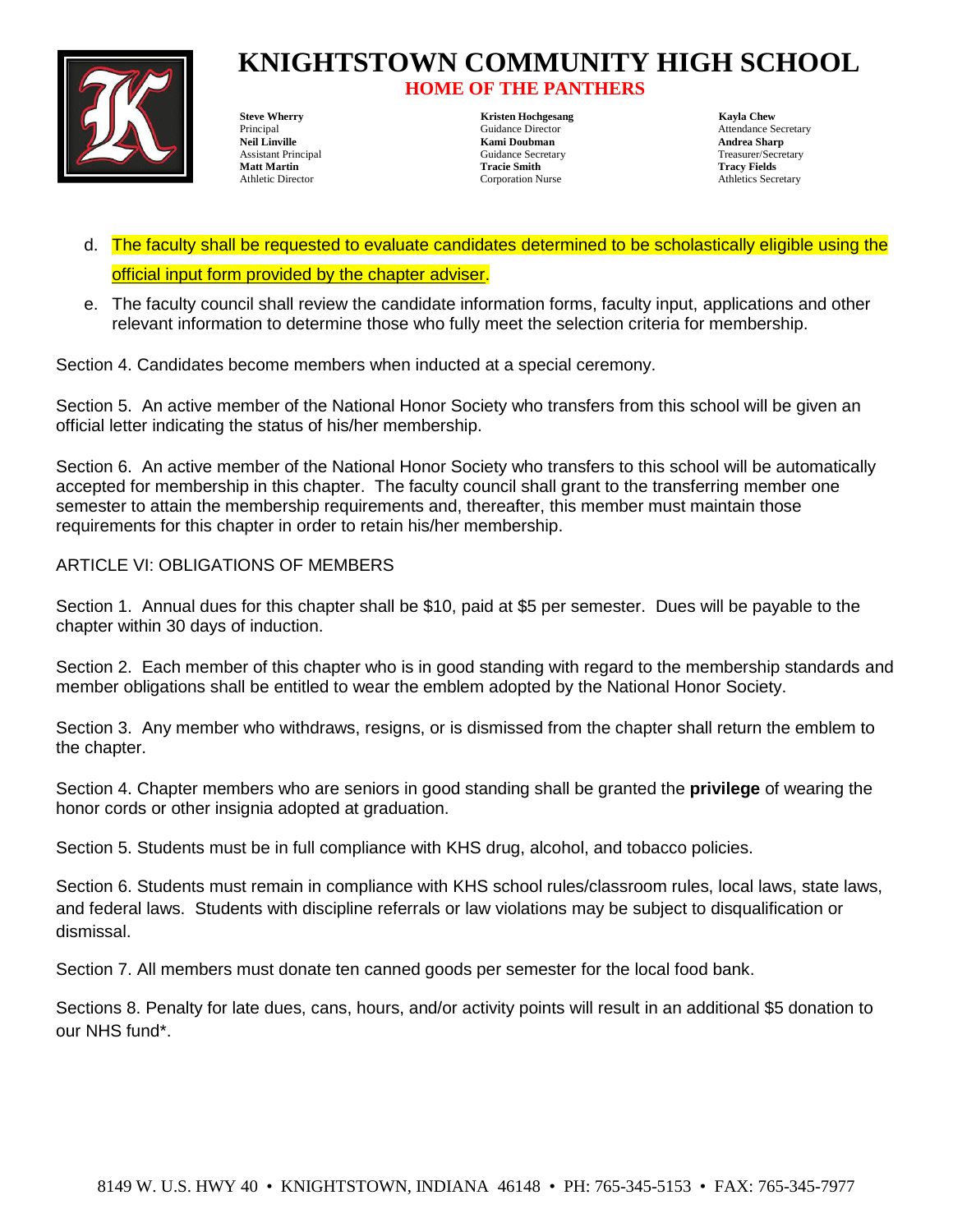

## **HOME OF THE PANTHERS**

**Neil Linville New York Community Community Community Community Community Community Community Community Community Community Andrea Sharp**<br>
Andrea Sharp<br>
Andrea Sharp Community Community Community Community Community Commun Assistant Principal **Assistant Principal Culturer** Guidance Secretary **Treasurer/Secretary** Treasurer/Secretary **Matt Martin Tracie Smith Tracy Fields** Athletic Director Corporation Nurse Athletics Secretary

**Steve Wherry Chemical Chemical Chemical Chemical Chemical Chemical Chemical Chemical Chemical Chemical Chemical Chemical Chemical Chemical Chemical Chemical Chemical Chemical Chemical Chemical Chemical Chemical Chemical C** 

Principal Cuidance Director Cuidance Director Attendance Secretary

\*If a student is not able to pay the dues or donate cans he or she needs to let a sponsor know and provisions will be made.

#### Section 9. Community Service/Activity Points:

- **a.** Service hours (the number of hours will be determined based on the CDC guidelines due to COVID-19) must be complete with verifiable non-profit organizations.
- **b.** These hours cannot be performed for a family member, family business, or for-profit organization.
- **c.** Students cannot be absent from school to perform this community service unless it is a school organized service project or working at the election polls. One may earn a maximum of three service hours working election polls.
- **d.** A letter from the adult sponsor of the organization in charge of directing your service is required to earn credit for NHS. The letter should be on the organization's official letter head and should include verifiable names, phone numbers, and signatures.
- **e.** Community service hours must be approved by the NHS Sponsor. If hours are not approved upon submission, the member must complete the non-approved hours within a determined extended time frame or be subject to automatic dismissal. If hours are not submitted at all by the set due date and time to the President of NHS, members may be subject to disciplinary actions.
- **f.** Examples of possible community service include, but are not limited to: church activities, Relay for Life, Cheer Guild, nursing homes, soup kitchens, food banks, hospitals, community-clean up, etc. Examples of school service hours includes: Working the concession stands, as long as it is for another group for which you **are not** a member. **Helping the local classroom teachers' association work concessions as it tries to earn money to go toward its student scholarship fund, or helping sports boosters and music boosters earn concession stand funds, when one doesn't play a sport or is not involved with music programs is acceptable; but if one is a member of the class, club or organization working the concessions to raise money for it, then volunteering to work concessions does not count.** Members may also earn school hours by assisting teachers with organization (**No TA**), clean up, of classrooms or school grounds, non-paid tutoring, elementary or intermediate school activities. School hours must be verified by a school administrator, faculty, or staff member.
- **g.** Two activity points maximum are earned for each year of participation in FFA, class officer, Panther Athletic Council, and KHS Student Council.
- **h.** Two activity points maximum are earned for each season of participation in school sponsored athletics, including serving as a team manager.
- **i.** Two activity points maximum are earned per year per each of the other school-sponsored activities for which one is involved, such as other KHS clubs, committees, and organizations.
- **j.** Activities outside of KHS may earn half an activity point per semester of participation (i.e. travel sports, volunteer optimist or little league coach, Hoosier Boys/Girls State, Richard Lugar Leadership Symposium, etc.) Extra community service above the requirement can be converted to activity points at the rate of one activity point for every additional ten hours of service.
- **k.** Sponsors/coaches may award fewer than the maximum points depending on involvement; activity points must be verified with signatures of sponsors/coaches.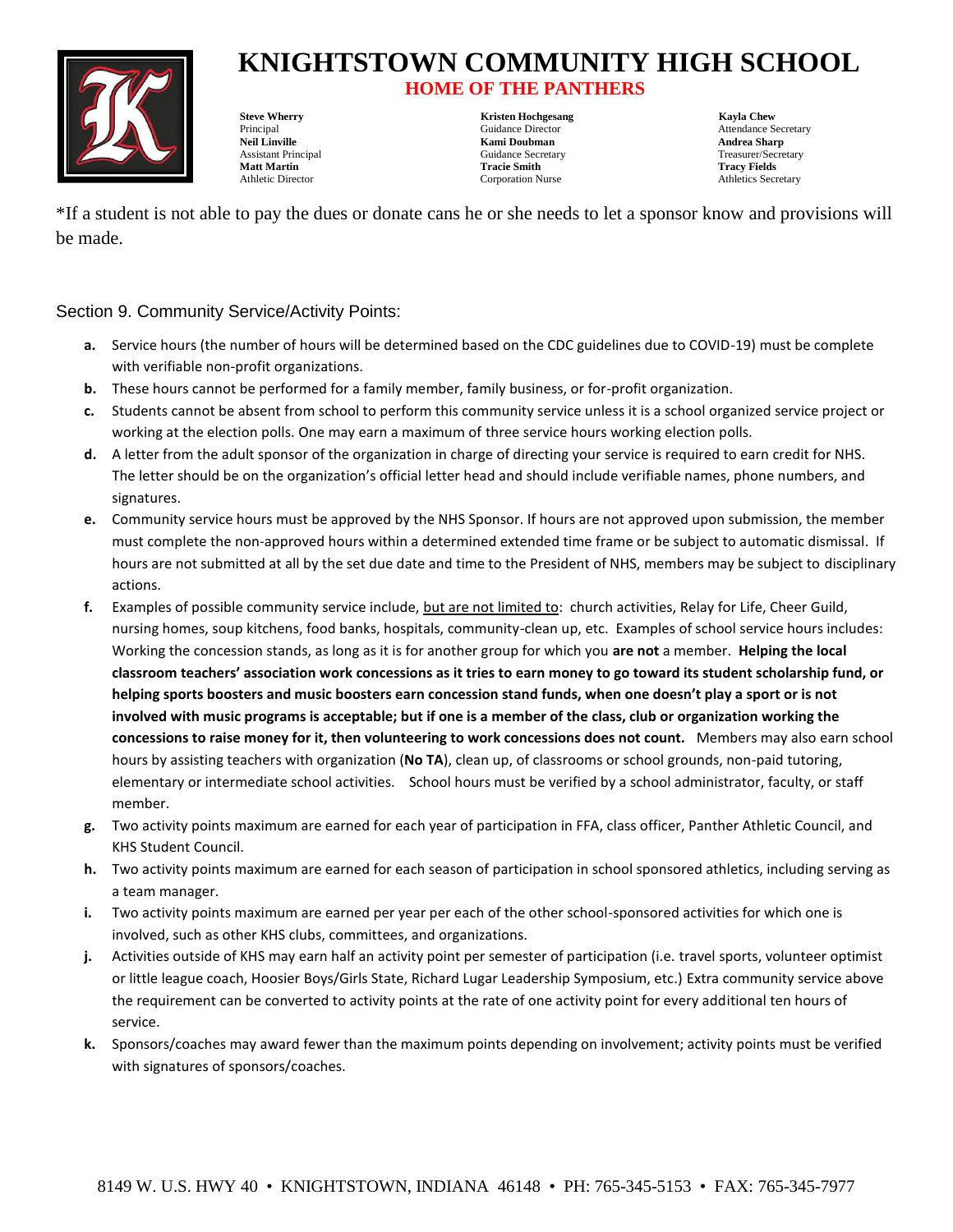

### **HOME OF THE PANTHERS**

Assistant Principal **Assistant Principal Culture** Guidance Secretary **Treasurer/Secretary** Treasurer/Secretary **Matt Martin Tracie Smith Tracy Fields** Athletic Director Corporation Nurse Athletics Secretary

**Steve Wherry Chemical Chemical Chemical Chemical Chemical Chemical Chemical Chemical Chemical Chemical Chemical Chemical Chemical Chemical Chemical Chemical Chemical Chemical Chemical Chemical Chemical Chemical Chemical C Kami Doubman Andrea Sharp** 

Principal Cuidance Director Cuidance Director Attendance Secretary<br>
Neil Linville Mami Doubman Andrea Sharn<br>
Andrea Sharn

\*\*Due to the ongoing pandemic activity point and service hours will be subject to change. At the time of writing the bylaws we are unsure of what our students will be allowed to do.

#### ARTICLE VII: OFFICERS

Section 1. The officers of the chapter shall be president, vice president, secretary, and treasurer.

Section 2. Student officers shall be elected at the last meeting of each school year. All returning members in good standing with the chapter are eligible to run for a position as an officer. Any active member can nominate an eligible member as a candidate for office.

Section 3. Voting shall be by secret ballot. A majority vote shall be necessary to elect any officer of this chapter. If the first vote does not yield a majority, a second vote shall be taken of the two candidates receiving the highest number of votes.

Section 4. It shall be the duty of the president to preside at the meetings of the chapter, and serve as the official representative of the chapter at school and community functions.

Section 5. The vice president shall preside in the absence of the president and shall also keep a record of members' contributions to leadership and service.

Section 6. The secretary shall keep the minutes and attendance records for meetings and be responsible for all official correspondence.

Section 7. The treasurer shall keep the record of business expenses, dues, and all other financial transactions of the chapter.

Section 8. Officers and the faculty adviser(s) shall collectively be known as the chapter's executive committee. The executive committee shall establish annual goals for the chapter and have general charge of the meetings and the business of the chapter, but any action by the executive committee is subject to the review of the chapter members.

#### ARTICLE VIII: MEETINGS

Section 1. Regular meetings of this chapter shall be monthly. Special meetings can be called by the president with approval of the adviser.

Section 2. This chapter shall conduct its meetings according to *Robert's Rules of Order.*

Section 3. Members are expected to attend all chapter meetings.

Section 4. Tardies and Absences

- **a.** If a member is five or more minutes late to a meeting, he/she is considered tardy.
- **b.** If a member is more than ten minutes late to a meeting, he/she is considered absent.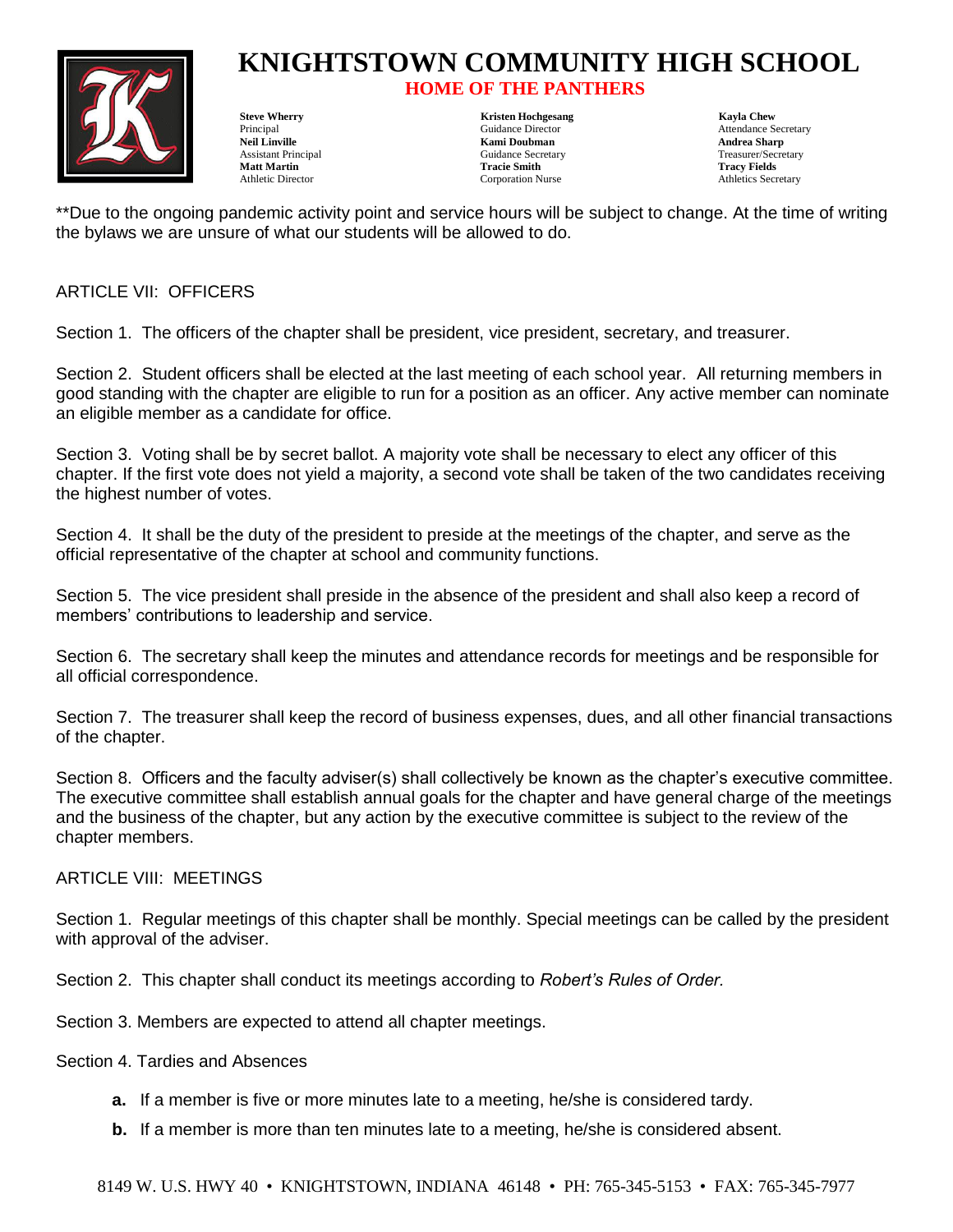

# **KNIGHTSTOWN COMMUNITY HIGH SCHOOL HOME OF THE PANTHERS**

**Steve Wherry Chemical Chemical Chemical Chemical Chemical Chemical Chemical Chemical Chemical Chemical Chemical Chemical Chemical Chemical Chemical Chemical Chemical Chemical Chemical Chemical Chemical Chemical Chemical C** Principal Cuidance Director Attendance Secretary Attendance Secretary **Neil Linville Kami Doubman Andrea Sharp** Assistant Principal **Assistant Principal Culturer** Guidance Secretary **Treasurer/Secretary** Treasurer/Secretary **Matt Martin Tracie Smith Tracy Fields** Athletic Director Corporation Nurse Athletics Secretary

- **c.** Two tardies is considered one absence.
- **d.** Three absences will result in being placed on probation.
- **e.** Please inform the president and/or secretary through letter, email, or text as to why one is tardy or absent. Please be mindful that not all reasons will be excused.

#### ARTICLE IX: ACTIVITIES

Section 1. The chapter shall determine one or more service projects for each year.

Section 2. All members shall regularly participate in these projects.

Section 3. These projects shall have the following characteristics: fulfill a need within the school or community; have the support of the administration and the faculty; be appropriate and educationally defensible; and be well planned, organized, and executed.

Section 4. Each member shall have the responsibility for choosing and participating in an individual service project which reflects his or her particular talents and interests and as approved by the chapter adviser. This is in addition to the chapter projects to which all members contribute.

Section 5. The chapter shall publicize and promote its projects in a positive manner.

#### ARTICLE X: DISCIPLINE and DISMISSAL of MEMBERS

Section 1. Any member who falls below the standards of scholarship, service, leadership, or character may be considered for discipline or dismissal from the Knightstown High School chapter of the National Honor Society. A member of the National Honor Society is expected to maintain his/her academic standing and take an active role in service and leadership to his/her school and community.

Section 2. If a member's cumulative grade point average falls below the standard in effect when he/she was selected 3.3, he /she will be given a written warning and a reasonable time period for improvement. If the cumulative grade point average remains below standard at the end of the warning period the student will be subject to further disciplinary action by the faculty council that includes consideration of dismissal from the chapter.

Section 3. Violations of the law or school regulations can result in immediate consideration of the dismissal of a member (see Section 5 below). These violations include, but are not limited to DWI, stealing, destruction of property, cheating, truancy, or possession, selling, or being under the influence of drugs or alcohol at school or school-related activities or in the community.

Section 4. Offenders of the school conduct code (such as use of profanity, failure to comply, unexcused absences, excessive tardiness, etc.) will receive written warning notification. A conference may be requested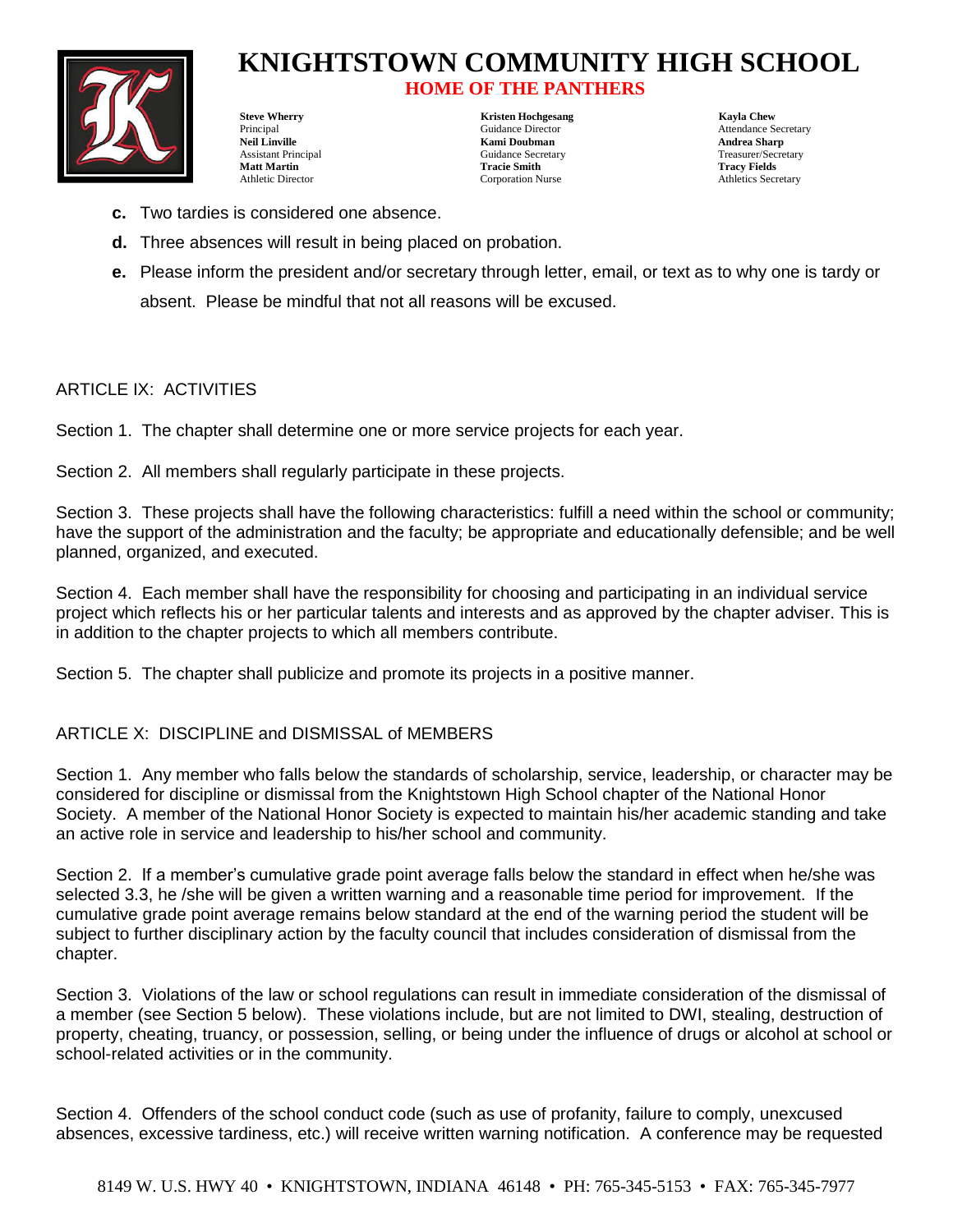

## **HOME OF THE PANTHERS**

**Neil Linville Kami Doubman Andrea Sharp** Assistant Principal **Assistant Principal Culturer** Guidance Secretary **Treasurer/Secretary** Treasurer/Secretary **Matt Martin Tracie Smith Tracy Fields** Athletic Director Corporation Nurse Athletics Secretary

**Steve Wherry Chemical Chemical Chemical Chemical Chemical Chemical Chemical Chemical Chemical Chemical Chemical Chemical Chemical Chemical Chemical Chemical Chemical Chemical Chemical Chemical Chemical Chemical Chemical C** 

Principal Cuidance Director Attendance Secretary Attendance Secretary

by either party (faculty council or student/parent). If the member is involved in another violation of the school conduct code, the member may be considered for dismissal.

Section 5. Chapter officers, as representatives of the chapter, can be removed from their positions as a consequence of disciplinary action taken by the faculty council.

Section 6. In all cases of pending dismissal:

- a. The member will receive **written notification** from the adviser/faculty council indicating the reason for consideration of dismissal.
- b. The member has the **right** to respond to the charge(s) against him/her at a **hearing** before the faculty council prior to any vote on dismissal (in accordance with due process identified in Article X of the National Constitution). The member has the opportunity to present his/her defense either in person or via a written statement presented in lieu of the face-to-face hearing. Following the hearing, the faculty council will then vote on whether to dismiss. A majority vote of the faculty council is needed to dismiss any member.
- c. The results of the faculty council vote will be presented to the principal for review, and then stated in a letter sent to the student and parents. Dismissed members must surrender any membership emblems to the adviser.
- d. The faculty council's decision may be appealed to the building principal and afterwards according to provisions of the school district discipline policies.
- e. A member who is dismissed or resigns may never again be considered for membership in the National Honor Society.

Section 7. In lieu of dismissal, the faculty council may impose disciplinary sanctions upon a member as deemed appropriate.

ARTICLE XI: RATIFICATION, APPROVAL, and REVIEW.

Section 1: These bylaws will be **approved** upon receiving a two-thirds affirmative vote of all active members of the chapter, a majority affirmative vote of the faculty council, and approval by the administration. Section 2: These bylaws shall be reviewed and if necessary, revised within five years from the date of approval noted on this document.

#### ARTICLE XII: AMENDMENTS

These bylaws may be amended by a  $2/3$  vote of the chapter, provided notice of the proposed amendment has been given to members at least one month prior to the vote. The exceptions are Articles IV, V, and X, which are developed by the faculty council with the approval of the principal.

Approved on [Insert date]: (Indicate date of last approved revisions)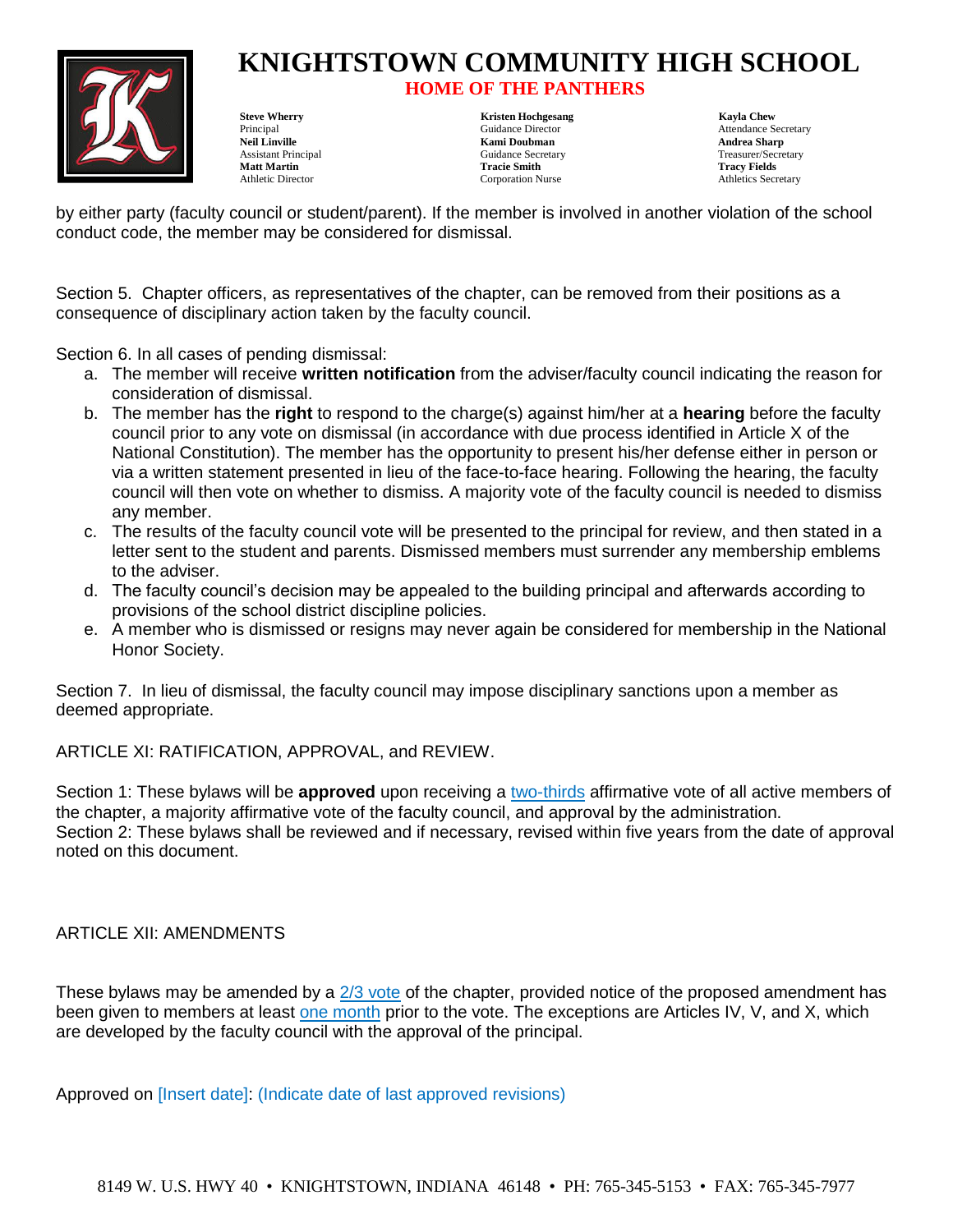

# **HOME OF THE PANTHERS**

Matt Martin Tracie Smith<br>
Athletic Director<br>
Corporation Nurse

**Steve Wherry Chemical Constant Constant Constant Constant Constant Constant Constant Constant Constant Constant Constant Constant Constant Constant Constant Constant Constant Constant Constant Constant Constant Constant C Neil Linville Neil and Sharp**<br> **Neil Linville Kami Doubman Andrea Sharp**<br>
Assistant Principal Contract Contract Contract Contract Contract Contract Contract Contract Contract Contract Contract Contract Contract Contract C Assistant Principal Guidance Secretary Treasurer/Secretary Tracistant Principal Guidance Secretary Treasurer/Secretary Treasurer/Secretary Treasurer/Secretary Treasurer/Secretary Treasurer/Secretary Treasurer/Secretary Tre

Principal Cuidance Director Attendance Secretary Neil Linville (Secretary Neil Linville Andrea Sharp Attendance Secretary Neil Linville (Secretary Attendance Secretary Neil Linville (Secretary Attendance Secretary Andrea S Athletics Secretary

**Signatures**/Names of the Chapter President, Secretary, Adviser, and Principal